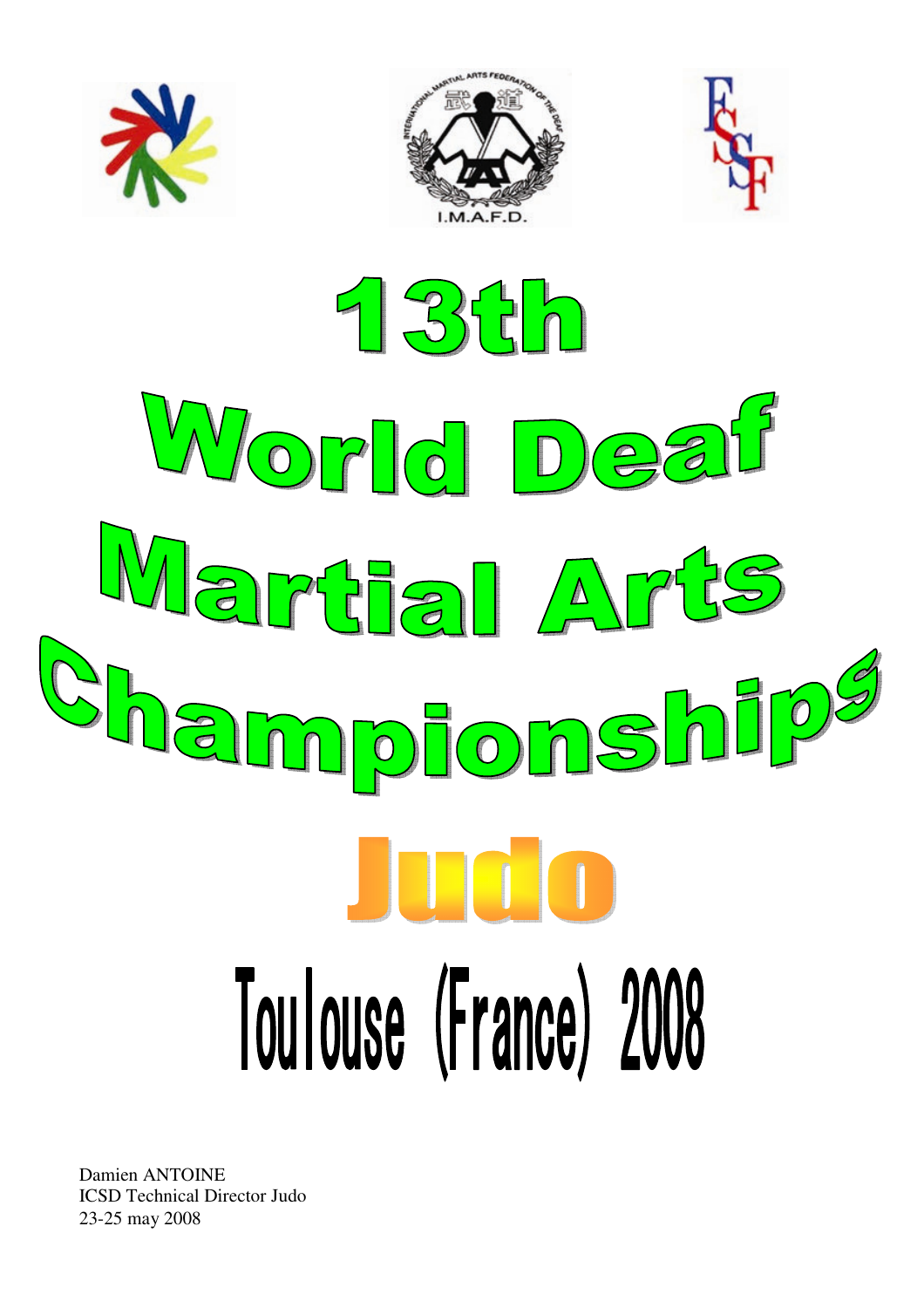## **13th World Deaf Martial Arts Championships 2008 JUDO - Classement by Countries**

|               |   | GOLD   SILVER | <b>BRONZE</b> | <b>TOTAL MEDALS POINTS</b> |      |
|---------------|---|---------------|---------------|----------------------------|------|
| <b>Russia</b> | o |               |               |                            | 1580 |
| <b>France</b> |   |               |               |                            | 600  |
| Portugal      |   |               |               |                            | 400  |
| Venezuela     |   |               |               |                            | 120  |
| Argentina     |   |               |               |                            | 120  |
| Japon         |   |               |               |                            | 100  |
| <b>Israel</b> |   |               |               |                            | 40   |

## **WOMEN**

#### **MEN**

|                      | <b>GOLD</b>    | <b>SILVER</b> | <b>BRONZE</b> | <b>TOTAL MEDALS POINTS</b> |      |
|----------------------|----------------|---------------|---------------|----------------------------|------|
| <b>France</b>        |                | 3             | 2             |                            | 1540 |
| <b>Russia</b>        | $\overline{2}$ | 4             | 5             |                            | 1420 |
| Japon                |                |               | 4             |                            | 660  |
| <b>Ukraine</b>       |                |               |               |                            | 240  |
| <b>Chinese Tapei</b> |                |               |               |                            | 140  |
| <b>Suisse</b>        |                |               |               |                            | 120  |
| Argentina            |                |               |               |                            | 120  |
| <b>Nederlands</b>    |                |               |               |                            | 80   |
| <b>Poland</b>        |                |               |               |                            | 80   |
| <b>Australie</b>     |                |               |               |                            | 60   |
| <b>Italie</b>        |                |               |               |                            | 20   |
| <b>Great Britain</b> |                |               |               |                            | 12   |

### **WOMEN & MEN**

|                      | <b>GOLD</b>    | <b>SILVER</b>  | <b>BRONZE</b> | <b>TOTAL MEDALS</b> | <b>POINTS</b> | <b>Classt</b>    |
|----------------------|----------------|----------------|---------------|---------------------|---------------|------------------|
| <b>Russia</b>        | 5              | 8              | 6             | 19                  | 3000          | 1st              |
| <b>France</b>        | 6              | $\overline{4}$ | 3             | 13                  | 2140          | 2nd              |
| <b>Japon</b>         | 1              |                | 4             | 5                   | 760           | 3th              |
| Portugal             | $\overline{2}$ |                |               | $\overline{2}$      | 400           | 4th              |
| <b>Ukraine</b>       | 1              |                |               |                     | 240           | 5th              |
| Argentina            |                | 1              |               |                     | 240           | 5th              |
| <b>Chinese Tapei</b> |                |                |               |                     | 140           | 7th              |
| <b>Suisse</b>        |                | 1              |               |                     | 120           | 8th              |
| Venezuela            |                | 1              |               |                     | 120           | 8th              |
| <b>Nederlands</b>    |                |                |               |                     | 80            | 10th             |
| <b>Poland</b>        |                |                |               |                     | 80            | 10th             |
| <b>Australie</b>     |                |                |               |                     | 60            | 12 <sub>th</sub> |
| <b>Israel</b>        |                |                |               |                     | 40            | 13th             |
| <b>Italie</b>        |                |                |               |                     | 20            | 14 <sub>th</sub> |
| <b>Great Britain</b> |                |                |               |                     | 12            | 15th             |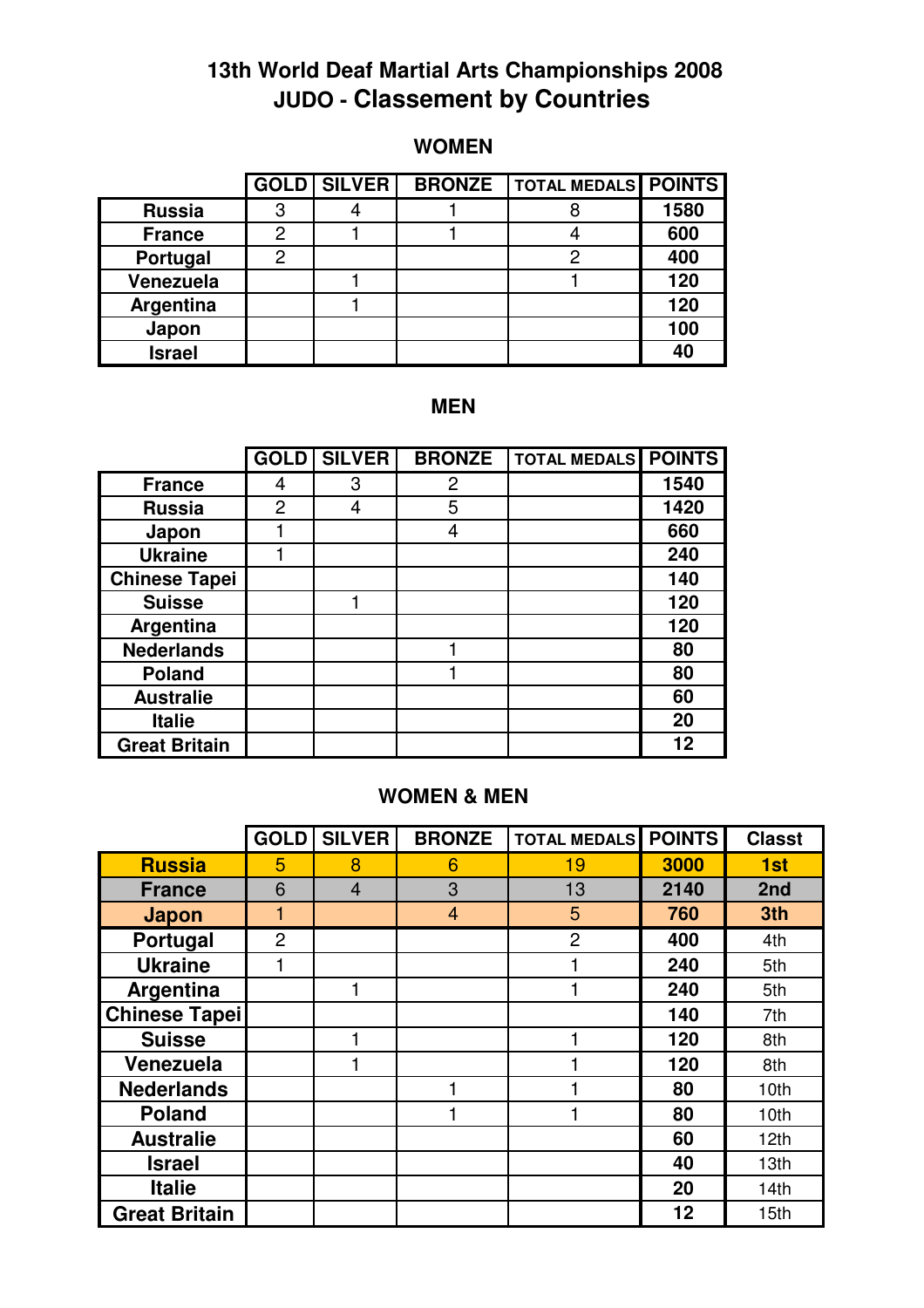









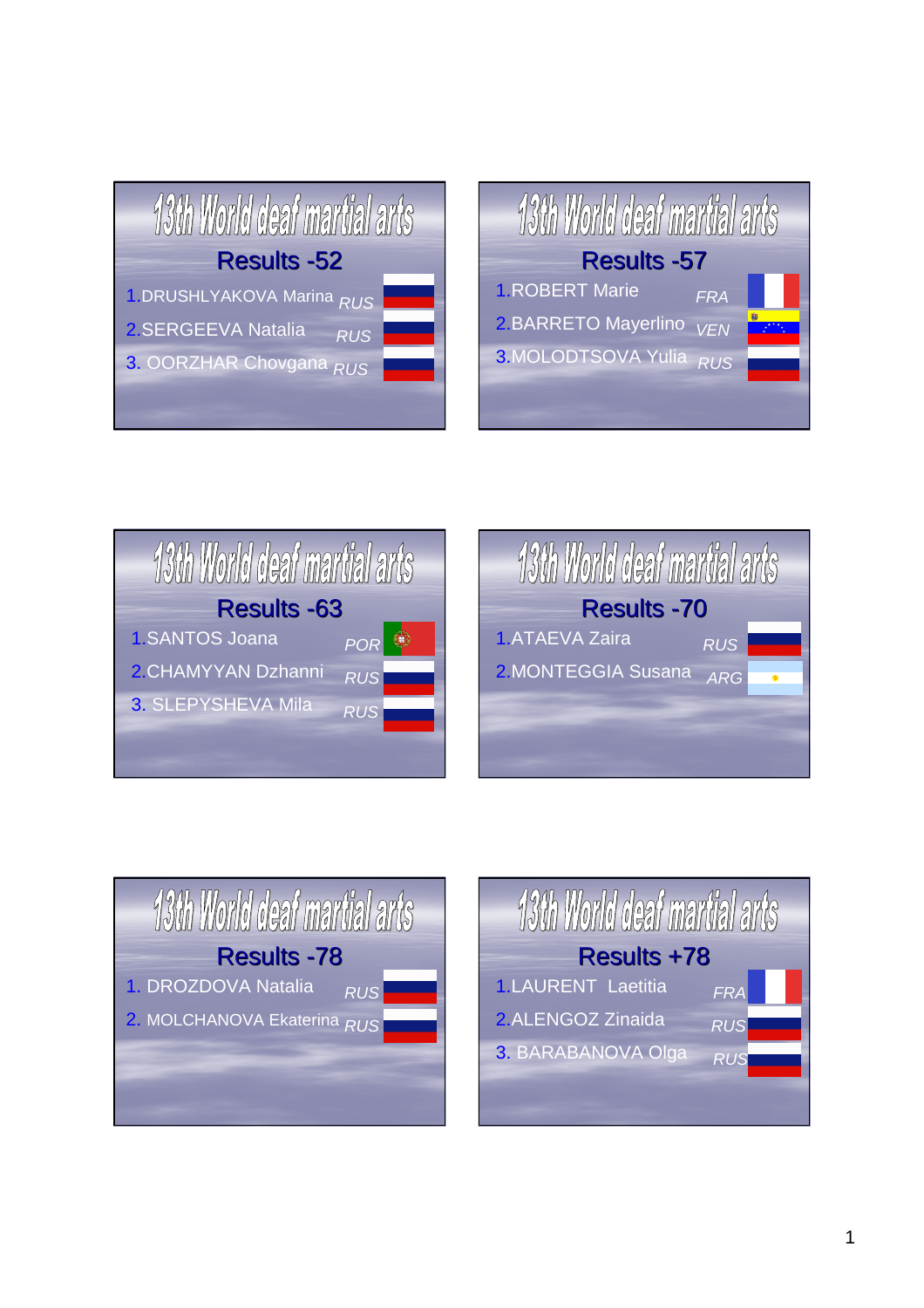24th may 2008 - TOULOUSE (France)

Cat. -52

Poule n°1<br>Nb. Judokas : 4

| <b>RUS</b> | <b>SERGEEVA Natali</b> | <b>RUSSIA</b> |      | 1000       | 0010 | 1000  | 2/20 | $\overline{2}$ |
|------------|------------------------|---------------|------|------------|------|-------|------|----------------|
| <b>RUS</b> | OORZHAK Chovgan        | <b>RUSSIA</b> | 0000 |            | 0000 | 10201 | 1/10 | 3              |
| <b>RUS</b> | DRUSHLYAKOVA Ma        | <b>RUSSIA</b> | 1000 | 1000       |      | 1000  | 3/30 | 1              |
| <b>JPN</b> | OKAMOTO Kiyoko         | <b>JAPON</b>  | 0100 | 00012 0000 |      |       | O/O  | 4              |

Ordre des combats: 1x2 - 3x4 - 1x3 - 2x4 - 1x4 - 2x3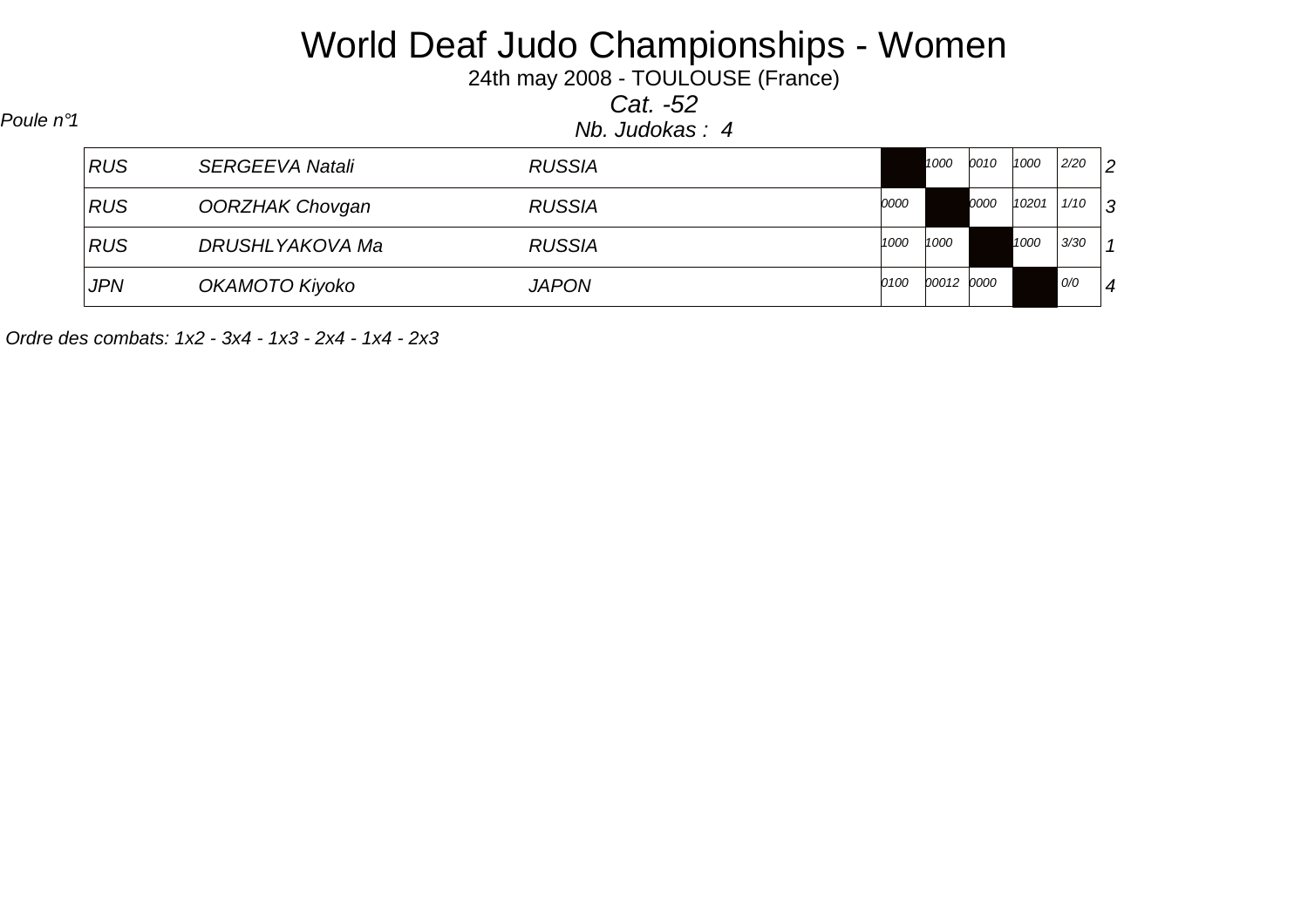24th may 2008 - TOULOUSE (France)

Cat. -57

Poule n°1<br>Nb. Judokas : 5 <u>Alexander New Step 2008</u>

| <b>RUS</b> | <b>MOLODTSOVA Yuli</b> | <b>RUSSIA</b>    |       | 0010  | 1000 | 0001 | 1000 | 2/20 | 3              |
|------------|------------------------|------------------|-------|-------|------|------|------|------|----------------|
| <b>VEN</b> | <b>BARRETO Mayerli</b> | <b>VENEZUELA</b> | 10102 |       | 1111 | 0000 | 1020 | 3/30 | $\overline{2}$ |
| <b>RUS</b> | <b>OORZHAK Chayana</b> | <b>RUSSIA</b>    | 0000  | 00001 |      | 0000 | 0202 | 1/10 | $\overline{4}$ |
| FRA        | <b>ROBERT Marie</b>    | <b>FRANCE</b>    | 10111 | 0010  | 1001 |      | 1000 | 4/35 | $\mathcal I$   |
| ISR        | <b>KAYFEI Vardit</b>   | <b>ISRAEL</b>    | 0010  | 0000  | 0000 | 0000 |      | O/O  | 5              |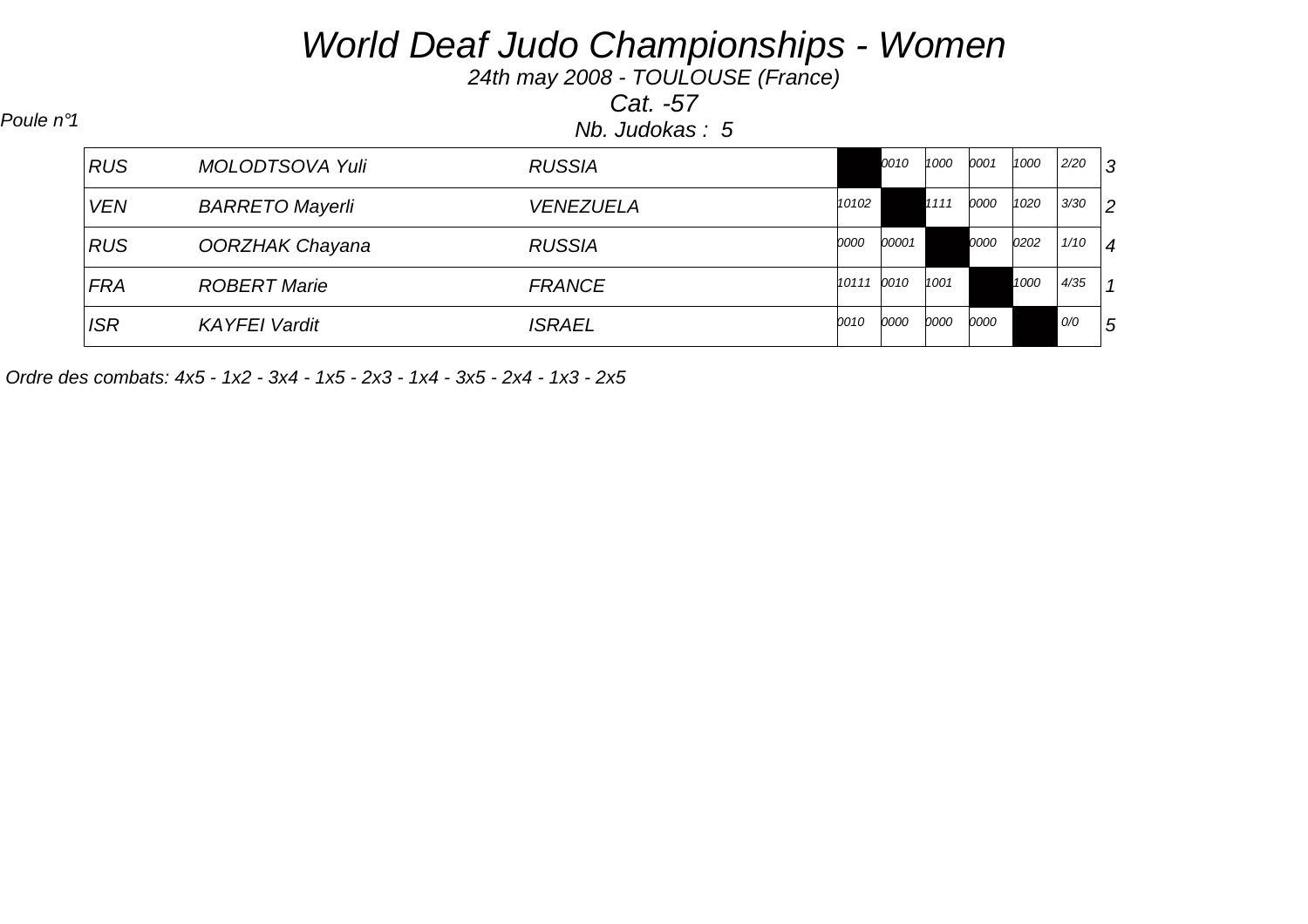24th may 2008 - TOULOUSE (France)

Cat. -63

Poule n°1<br>Nb. Judokas : 3

| POR | <b>SANTOS Joana</b> | <b>PORTUGAL</b> |            | 0110 | 0030 | 2/12 |             |
|-----|---------------------|-----------------|------------|------|------|------|-------------|
| RUS | CHAMYYAN Dzhann     | <b>RUSSIA</b>   | 0000       |      | 1000 | 1/10 | $ 2\rangle$ |
| RUS | SLEPYSHEVA Mila     | <b>RUSSIA</b>   | 00002 0010 |      |      | 0/0  | ົດ<br>J.    |

Ordre des combats: 1x2 - 2x3 - 1x3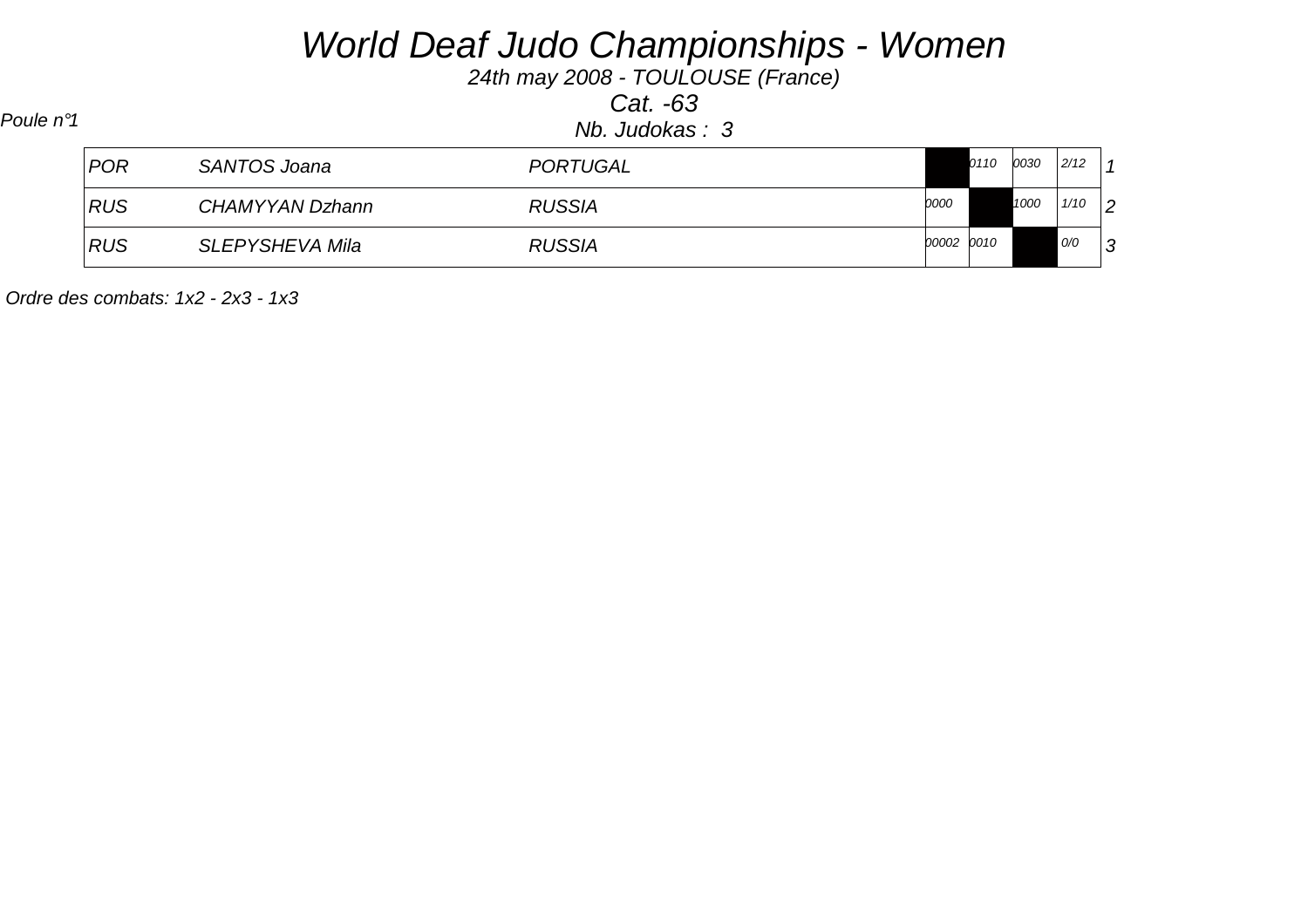24th may 2008 - TOULOUSE (France)

Cat. -70

Poule n°1<br>Nb. Judokas : 2

| <b>RUS</b> | 4TAEVA Zaira           | <i><b>RUSSIA</b></i> |      | 1010 | 1/10 |            |
|------------|------------------------|----------------------|------|------|------|------------|
| ARG        | <b>MONTEGGIA Susan</b> | <b>ARGENTINA</b>     | 0000 |      | O/O  | $\sqrt{2}$ |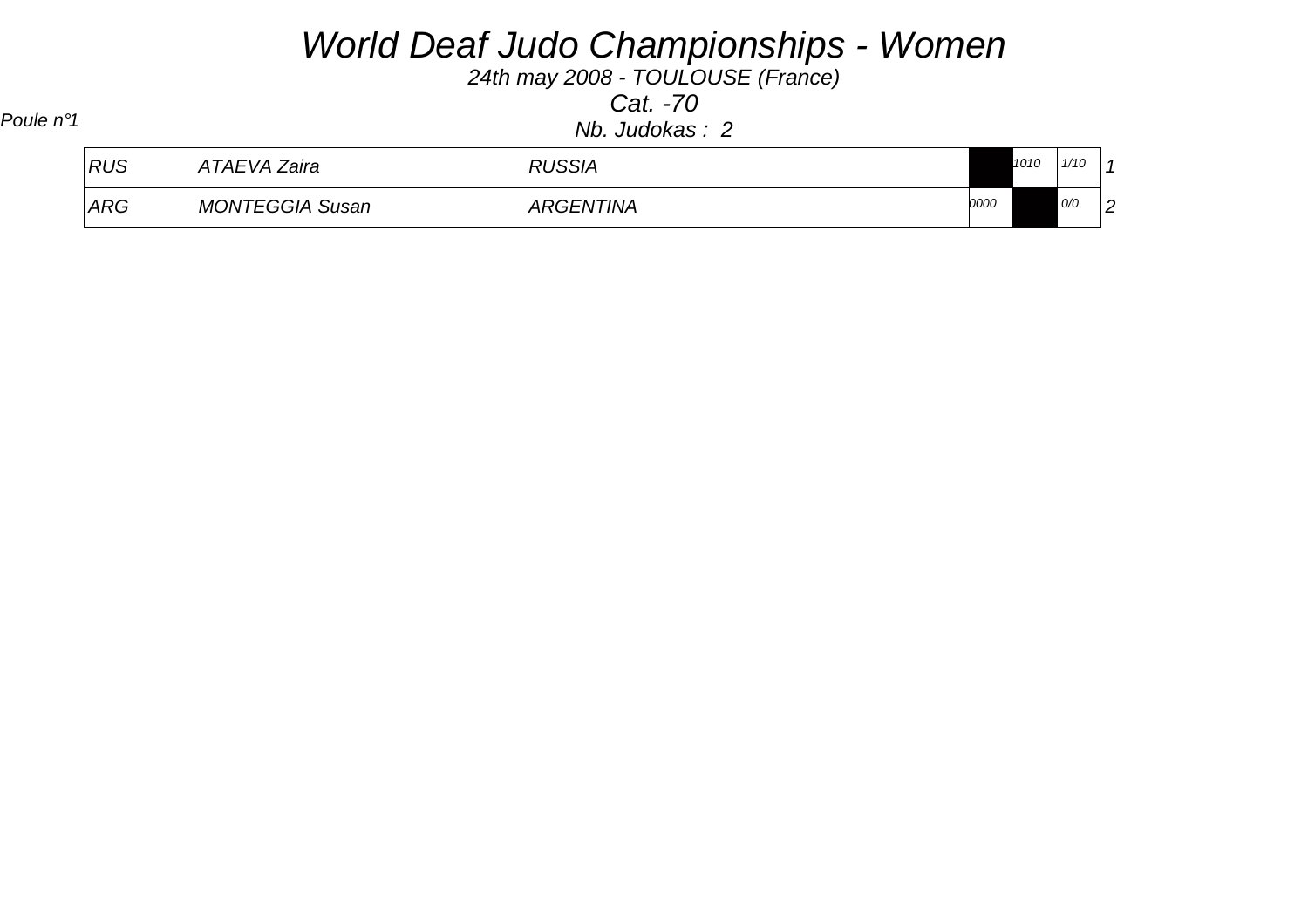24th may 2008 - TOULOUSE (France)

Cat. -78

Poule n°1<br>Nb. Judokas : 2

| RUS   | DROZDOVA Natali        | <b>RUSSIA</b> |      | 1000 | 1/10 |        |
|-------|------------------------|---------------|------|------|------|--------|
| ∣ RUS | <b>MOLCHANOVA Ekat</b> | <b>RUSSIA</b> | 0000 |      | 0/0  | $\sim$ |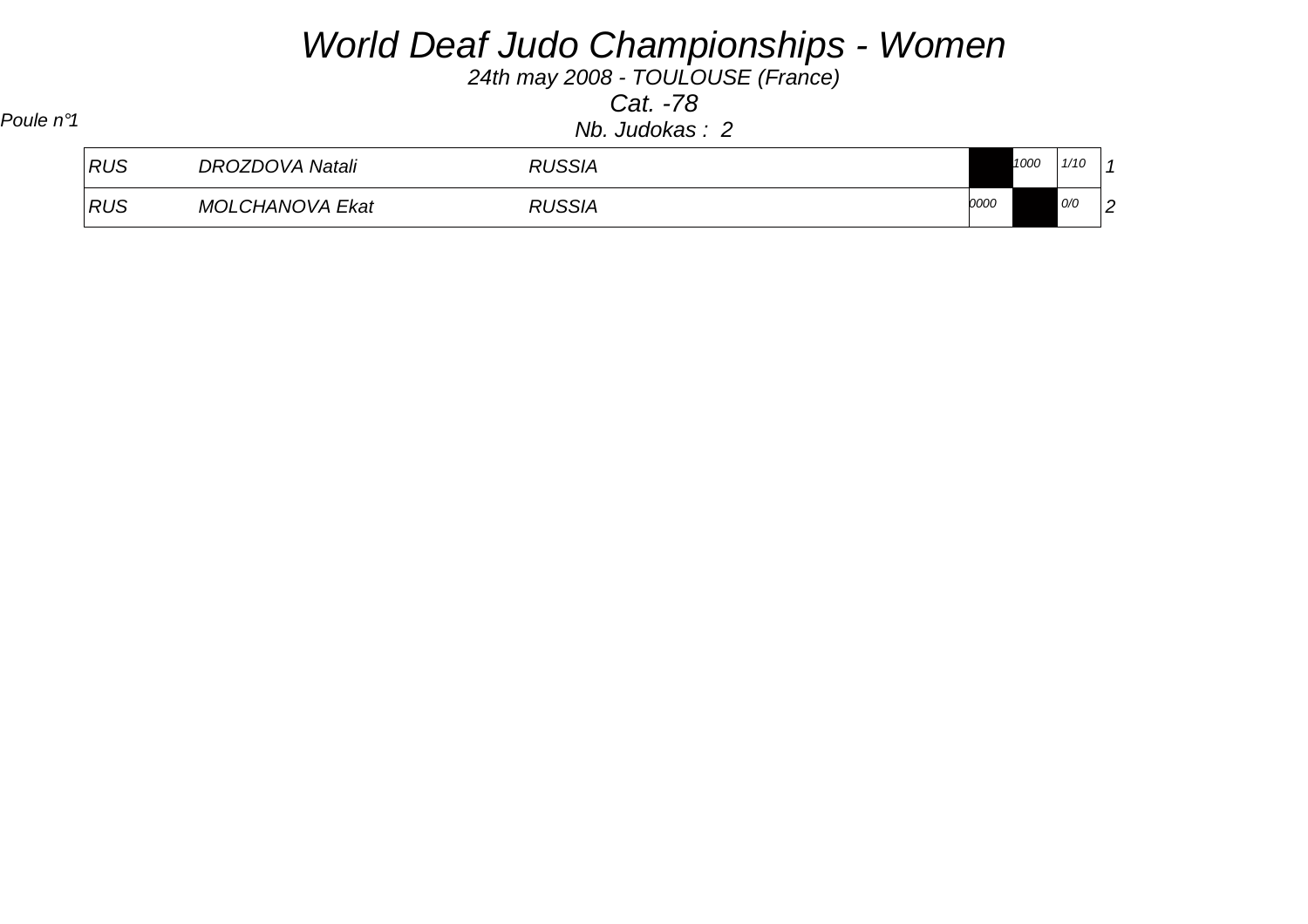24th may 2008 - TOULOUSE (France)

Cat. +78

Poule n°1<br>Nb. Judokas : 3

| RUS        | ALENGOZ Zinaida | <b>RUSSIA</b> |       | 1101 | 0000  | 1/10 | ၇                      |
|------------|-----------------|---------------|-------|------|-------|------|------------------------|
| RUS        | BARABANOVA Olga | <b>RUSSIA</b> | 00001 |      | 00001 | 0/0  | $\mathbf{\Omega}$<br>ت |
| <b>FRA</b> | LAURENT Laetiti | <b>FRANCE</b> | 1000  | 1002 |       | 2/20 |                        |

Ordre des combats: 1x2 - 2x3 - 1x3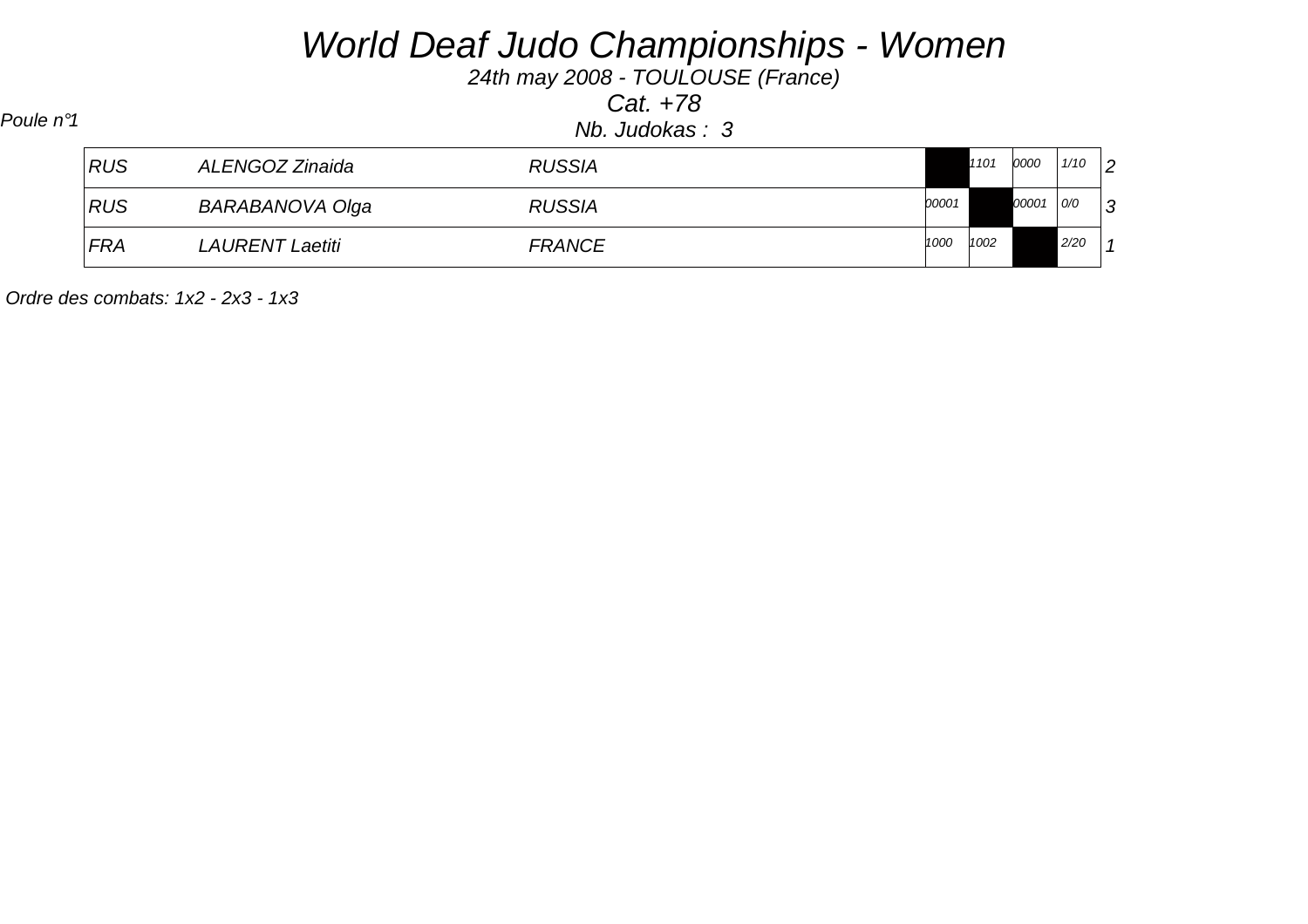



| 13th World deaf martial arts |            |  |  |  |  |  |  |  |
|------------------------------|------------|--|--|--|--|--|--|--|
| <b>Results - 73</b>          |            |  |  |  |  |  |  |  |
| 1. BELYAEV Sergey            | <b>RUS</b> |  |  |  |  |  |  |  |
| 2. JENZER Jonas              | <b>SUI</b> |  |  |  |  |  |  |  |
| 3. ROY Frédéric              | <b>FRA</b> |  |  |  |  |  |  |  |
| 3. MIYAYAMA Kenji            | <b>JPN</b> |  |  |  |  |  |  |  |

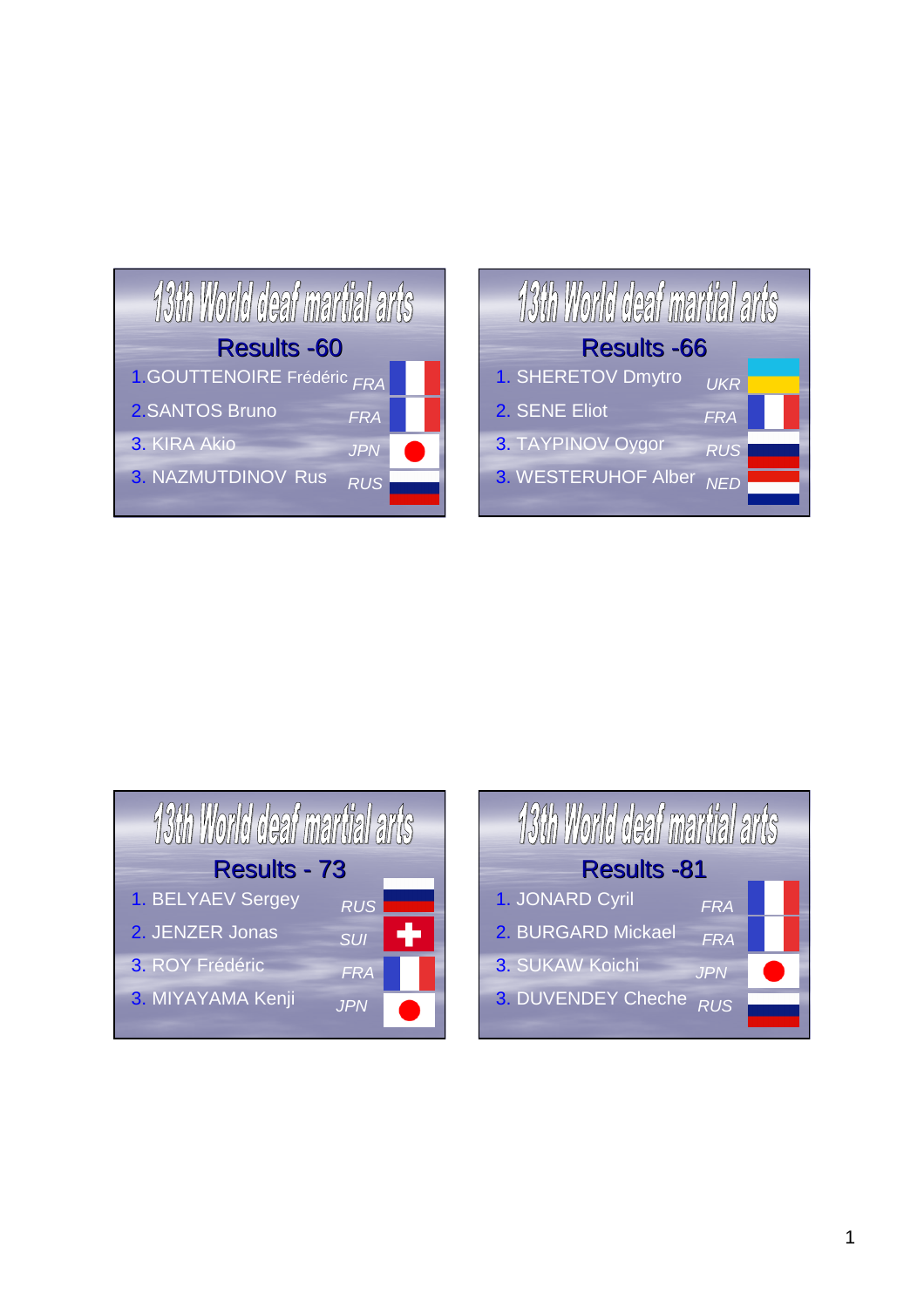



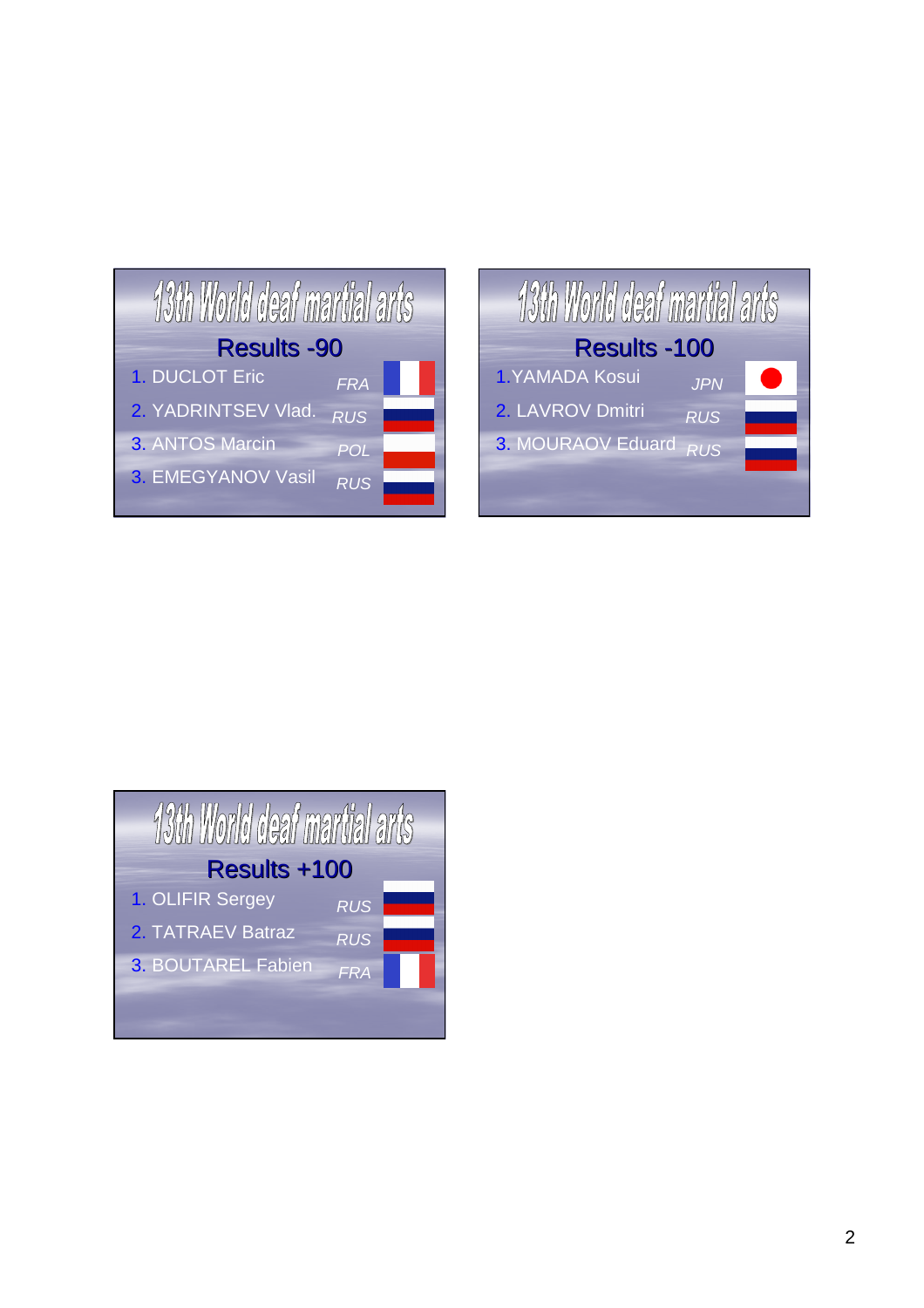24th may 2008 - TOULOUSE (France)

Cat. -60 Nb. de Judokas: 7

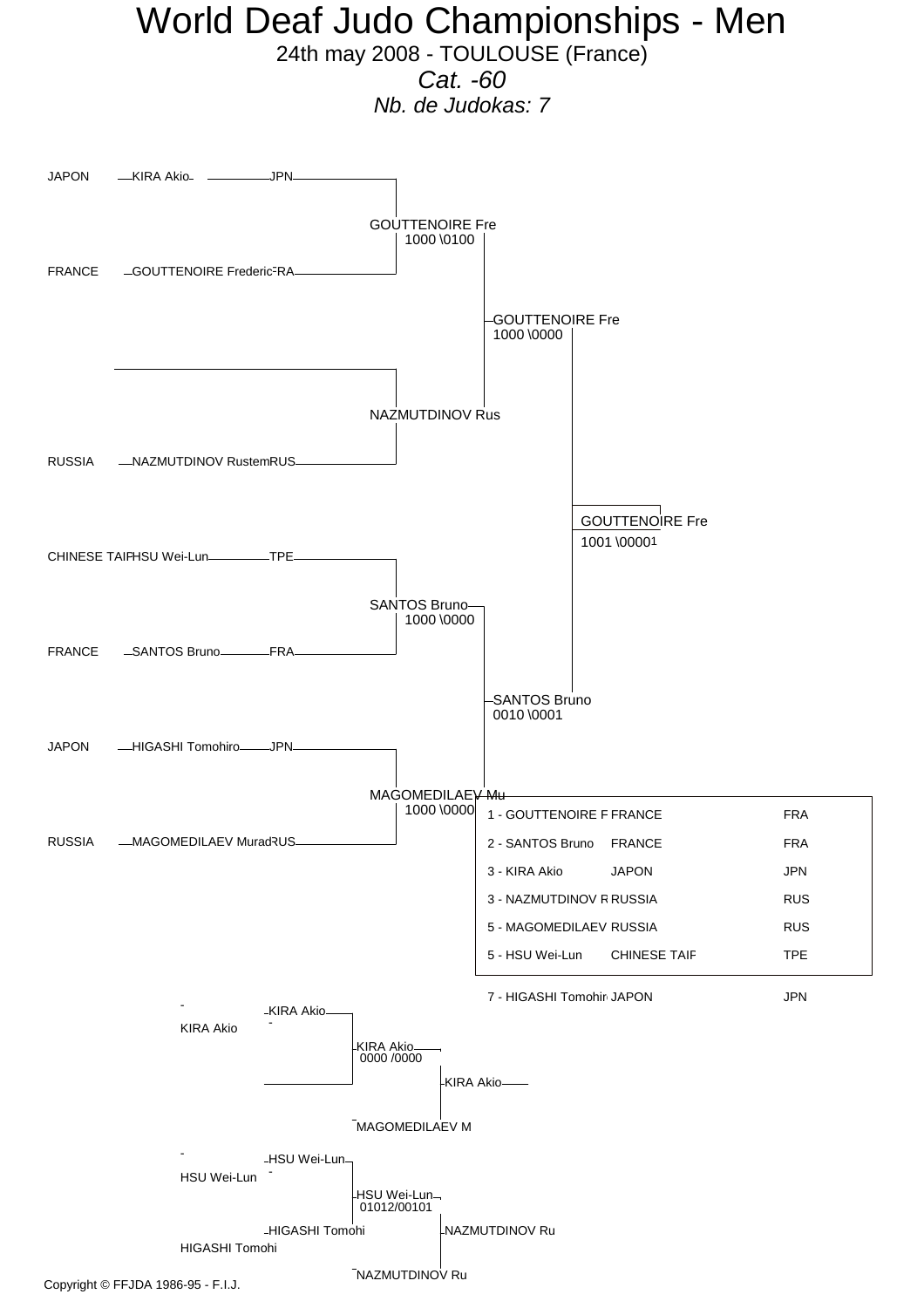24th may 2008 - TOULOUSE (France)

Cat. -66 Nb. de Judokas: 8



Copyright © FFJDA 1986-95 - F.I.J.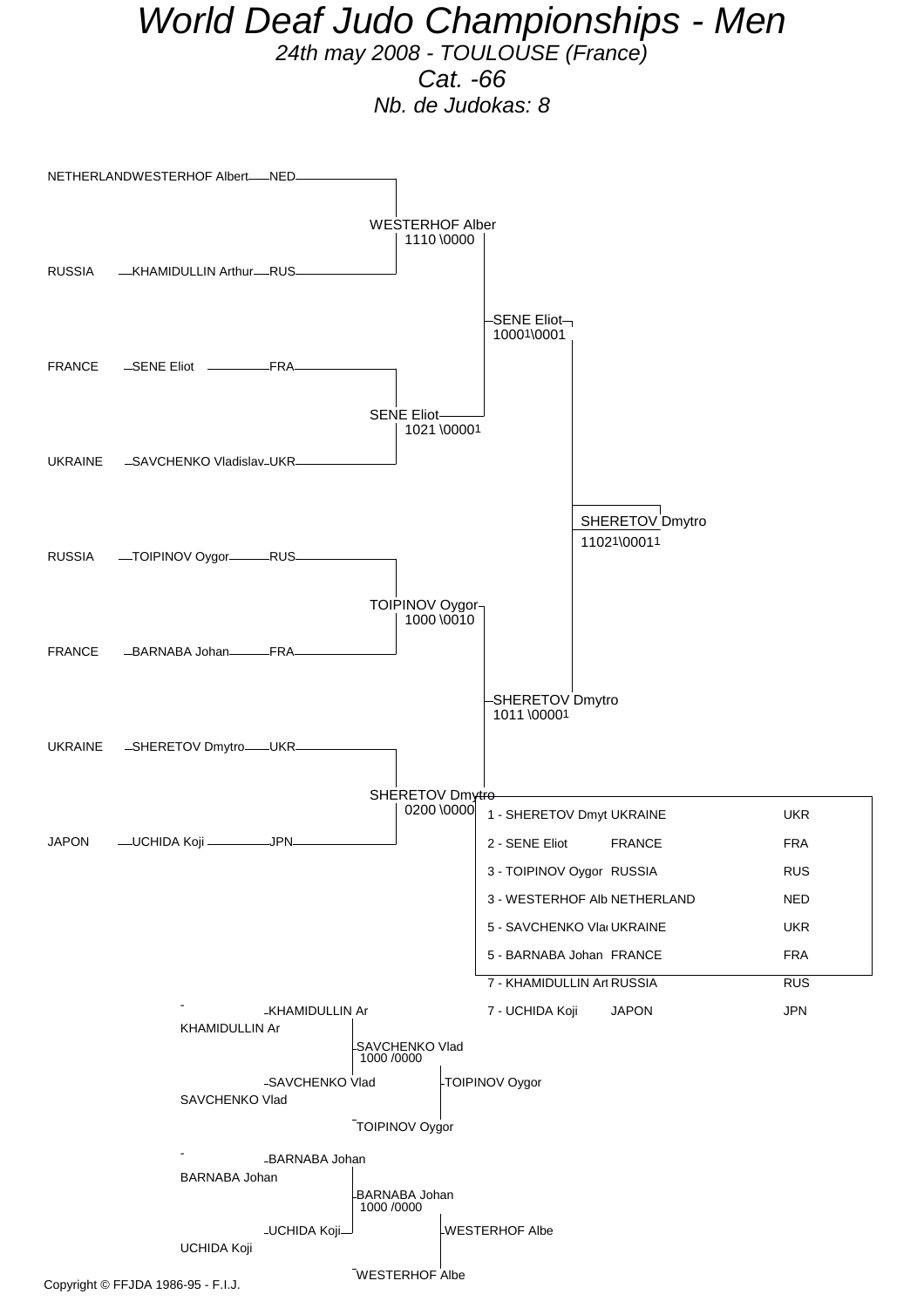24th may 2008 - TOULOUSE (France)

Cat. -73 Nb. de Judokas: 7

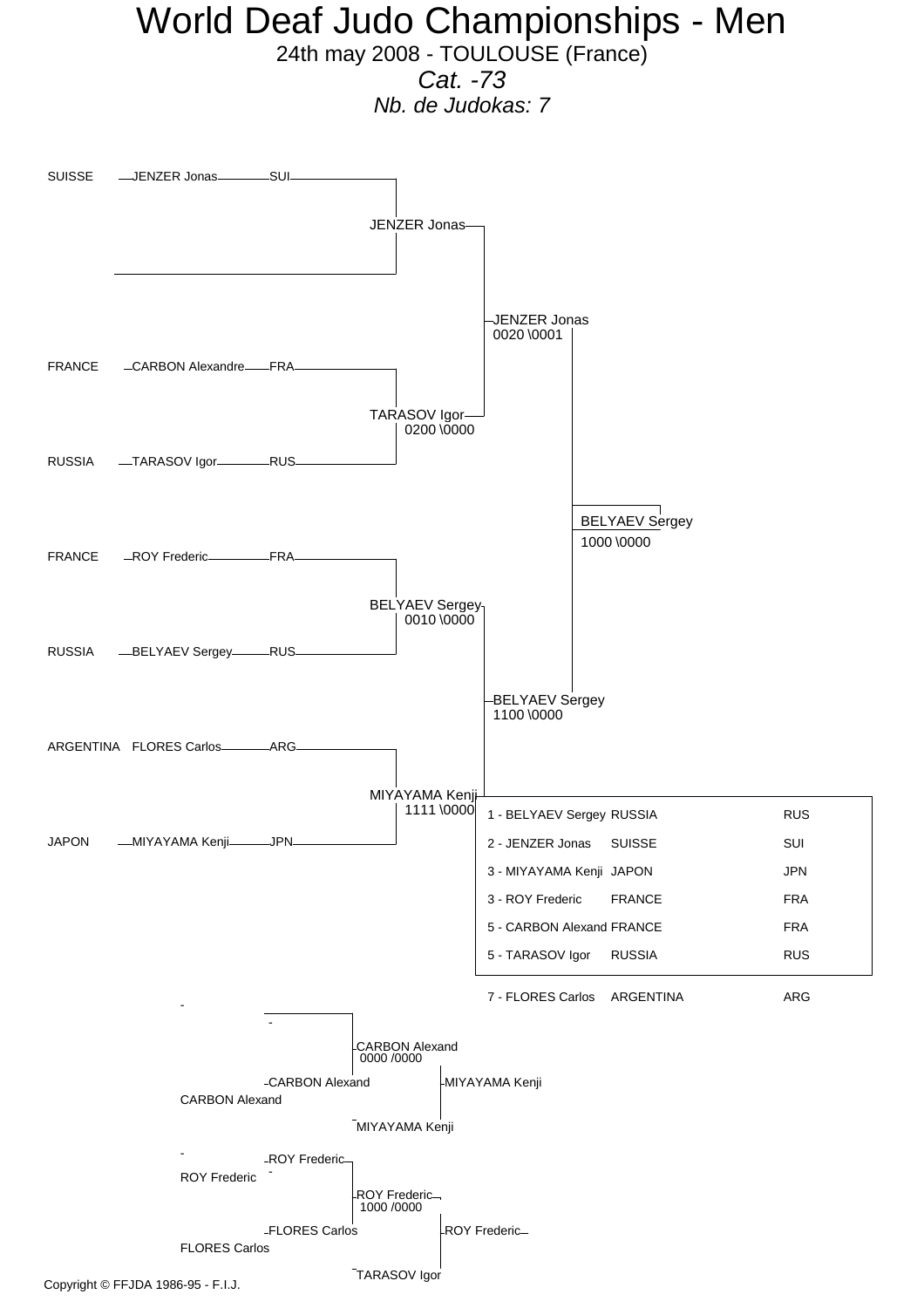24th may 2008 - TOULOUSE (France)

Cat. -81 Nb. de Judokas: 9

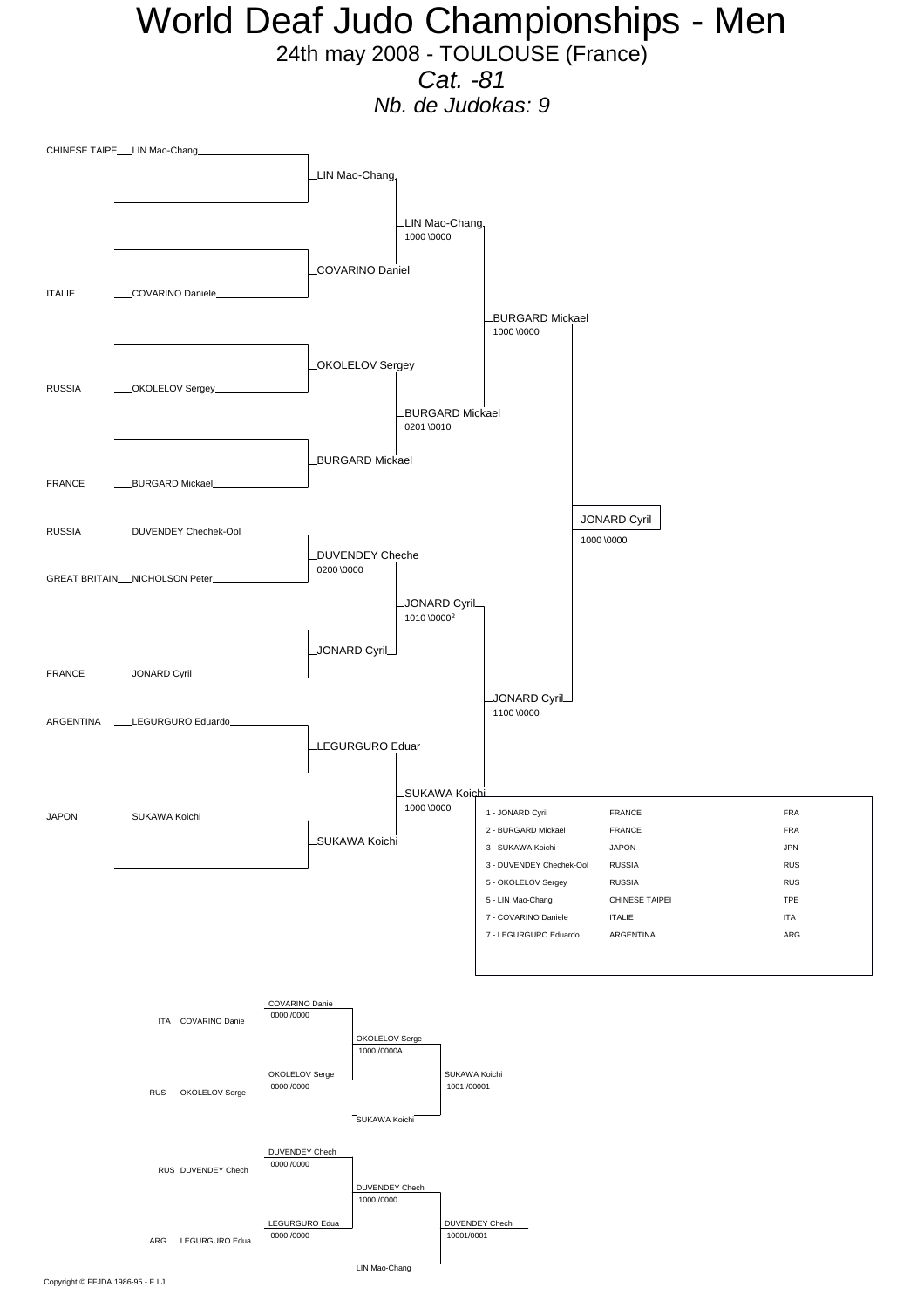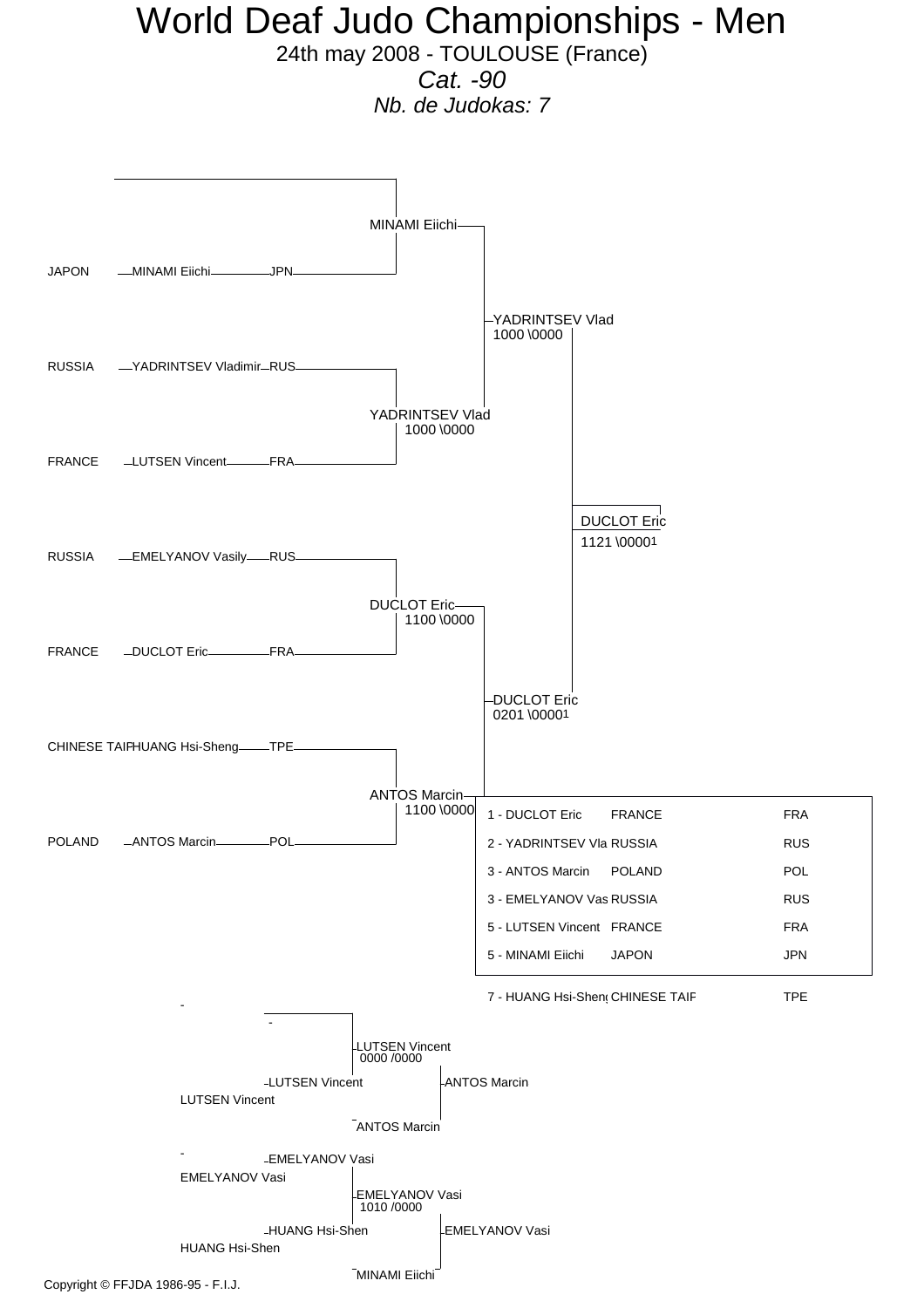24th may 2008 - TOULOUSE (France)

Cat. -100

Poule n°1<br>Nb. Judokas : 5 <u>Alexander New Step 2008</u>

| <b>RUS</b> | <b>LAVROV Dmitry</b>   | <b>RUSSIA</b>    |            | 0001  | 1000 | 0200 | 00001 | 2/20 | 2              |
|------------|------------------------|------------------|------------|-------|------|------|-------|------|----------------|
| <b>JPN</b> | YAMADA Kosui           | <b>JAPON</b>     | 11011      |       | 1000 | 1101 | 1010  | 4/40 | $\mathcal I$   |
| ARG        | <b>CESPEDES Nelson</b> | <b>ARGENTINA</b> | 0000A 0000 |       |      | 0000 | 0000  | O/O  | $\overline{5}$ |
| RUS        | <b>MOURAOV</b> Eduard  | <b>RUSSIA</b>    | 0001       | 00001 | 0200 |      | 10001 | 2/20 | 3              |
| <b>FRA</b> | <b>CRESPO Sebastie</b> | <b>FRANCE</b>    | 1002       | 0010  | 1000 | 0001 |       | 2/20 | $\overline{4}$ |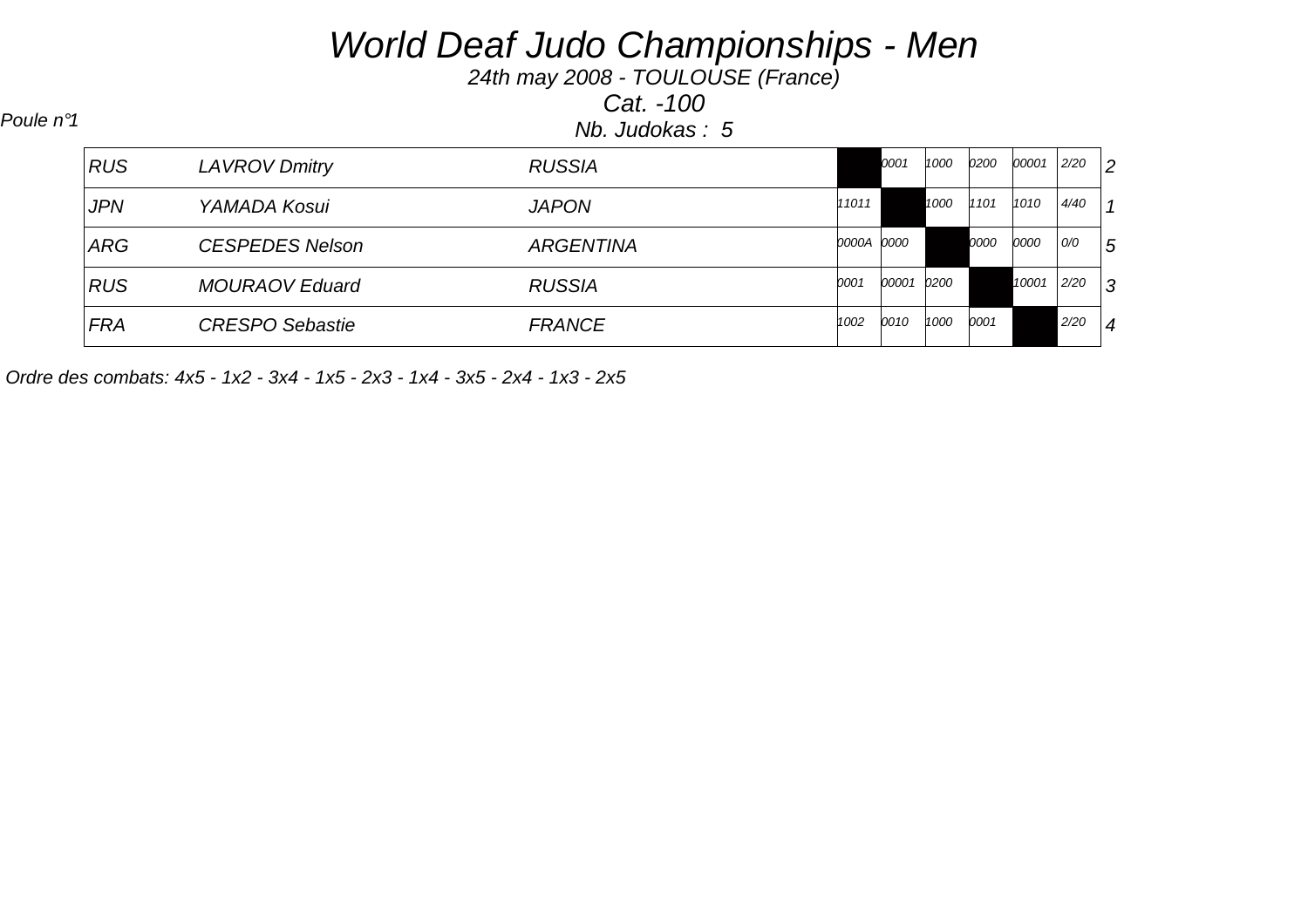24th may 2008 - TOULOUSE (France)

Cat. +100

Poule n°1<br>Nb. Judokas : 5 <u>Alexander New Step 2008</u>

| <b>AUS</b> | <b>REEDY Milton</b>    | <b>AUSTRALIA</b>      |            | 00001 | 1000 | 0010  | 0001  | 1/10 | $\overline{4}$ |
|------------|------------------------|-----------------------|------------|-------|------|-------|-------|------|----------------|
| <b>RUS</b> | <b>OLIFIR Sergey</b>   | <b>RUSSIA</b>         | 1001       |       | 1100 | 1000  | 1000  | 4/40 | $\mathcal I$   |
| <b>TPE</b> | <b>TSOU Chien-Shen</b> | <b>CHINESE TAIPEI</b> | 0000A 0000 |       |      | 01001 | 0000A | 0/0  | 5              |
| <b>FRA</b> | <b>BOUTAREL Fabien</b> | <b>FRANCE</b>         | 01002 0000 |       | 1011 |       | 0000  | 2/17 | 3              |
| <b>RUS</b> | <b>TATRAEV Batraz</b>  | <b>RUSSIA</b>         | 02001      | 0000  | 1000 | 1000  |       | 3/30 | $\overline{c}$ |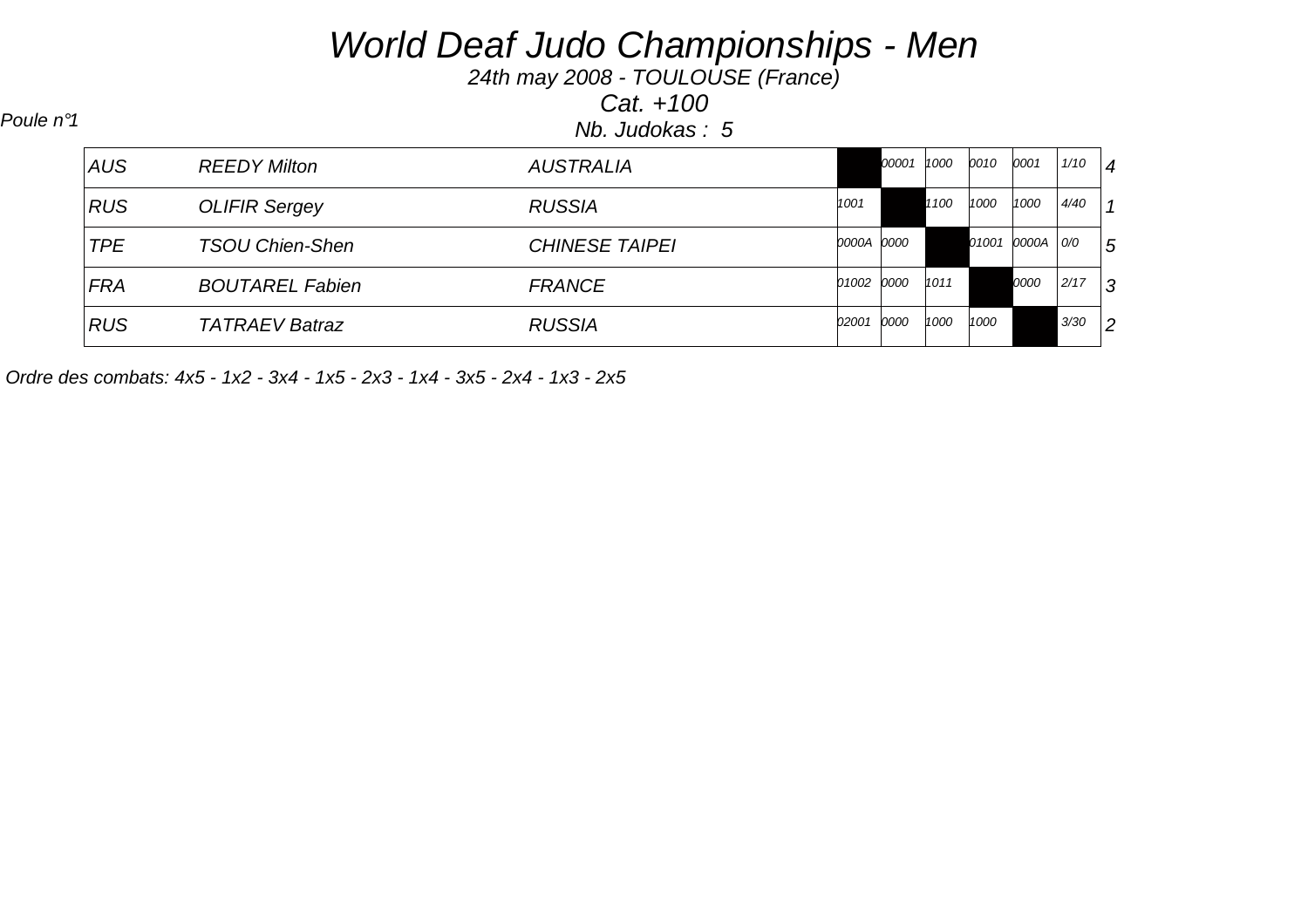

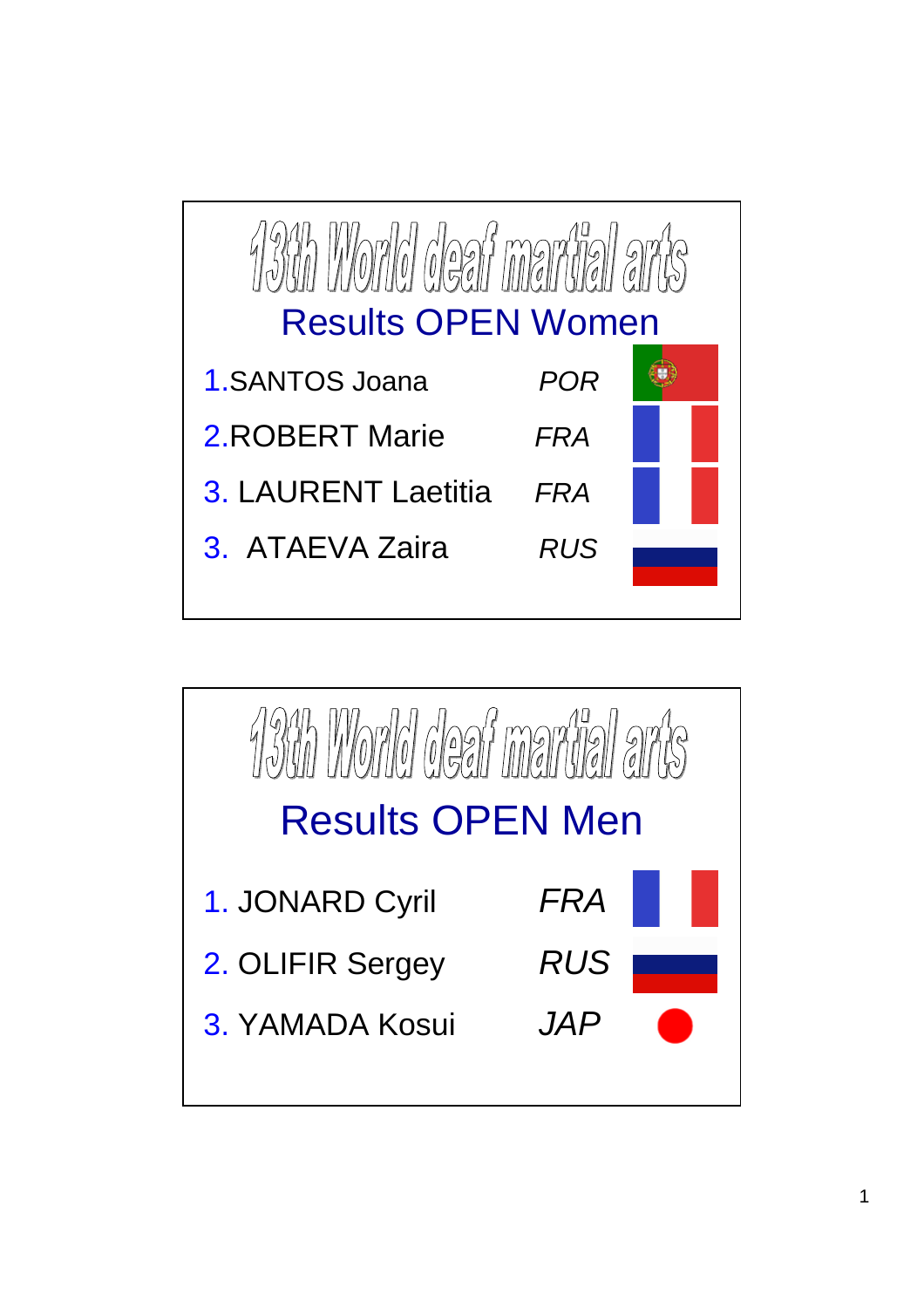25th may 2008 - TOULOUSE (France)

Cat. Op W

Poule n°1<br>
Nb. Judokas : 6

| <b>JPN</b> | OKAMOTO Kiyoko      | <b>JAPON</b>  |      | 0000 | 0000 | O/O  | 3             |
|------------|---------------------|---------------|------|------|------|------|---------------|
| <b>RUS</b> | ATAEVA Zaira        | <b>RUSSIA</b> | 1010 |      | 0000 | 1/10 | $\mathcal{P}$ |
| <b>FRA</b> | <b>ROBERT Marie</b> | <b>FRANCE</b> | 1000 | 1011 |      | 2/20 |               |

Ordre des combats: 1x2 - 2x3 - 1x3

#### Poule n°2

| <b>FRA</b> | <b>LAURENT Laetiti</b> | <b>FRANCE</b>   |      | 1010 | 0000 | 1/10 | $\overline{2}$ |
|------------|------------------------|-----------------|------|------|------|------|----------------|
| <b>RUS</b> | BARABANOVA Olga        | <b>RUSSIA</b>   | 0000 |      | 0000 | O/O  | 3              |
| <b>POR</b> | <b>SANTOS Joana</b>    | <b>PORTUGAL</b> | 1021 | 1000 |      | 2/20 |                |

Ordre des combats: 1x2 - 2x3 - 1x3

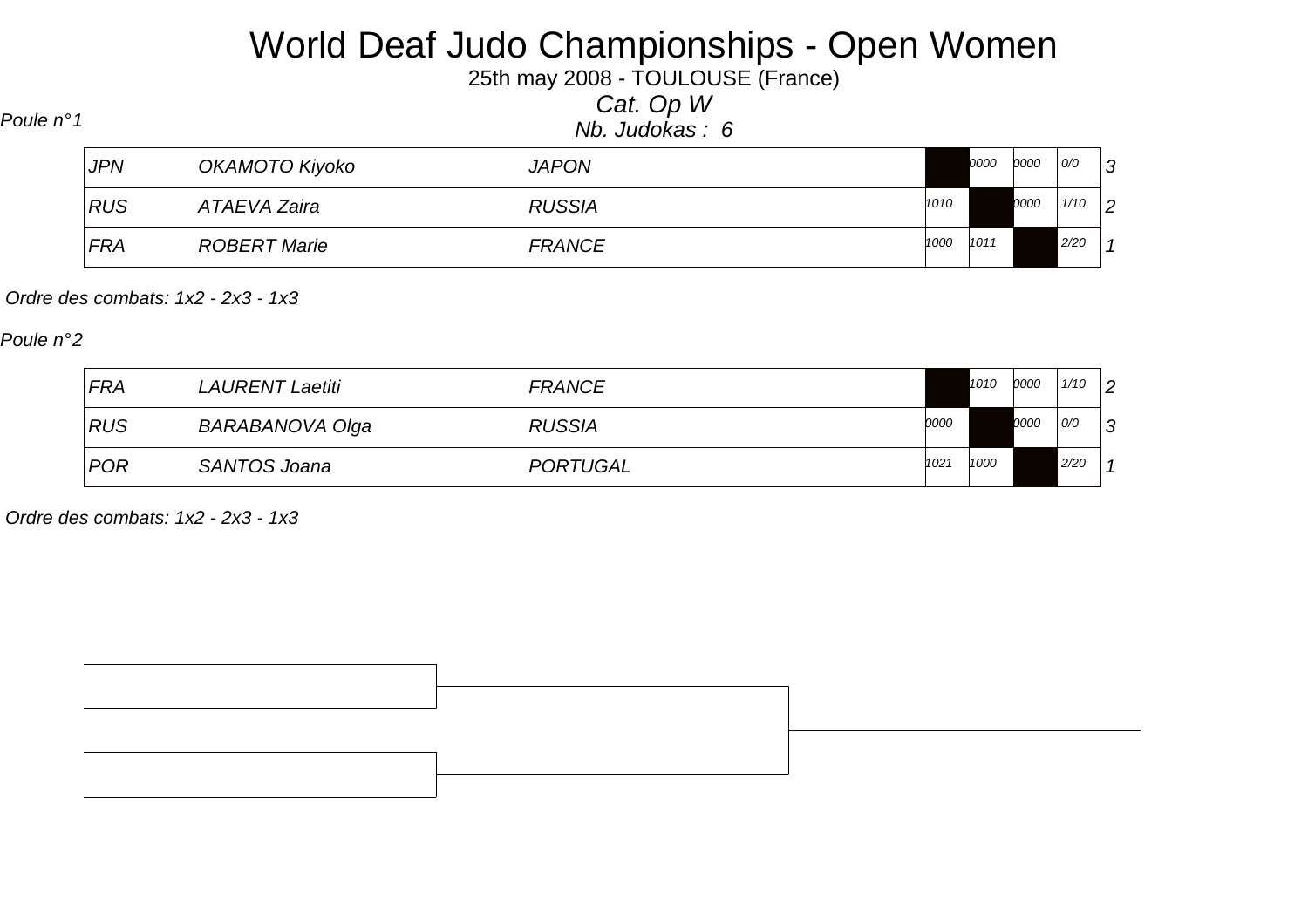25th may 2008 - TOULOUSE (France) Cat. Op W Nb. de Judokas: 4



| 1 - SANTOS Joana PORTUGAL POR |        |            | <b>POR</b> |
|-------------------------------|--------|------------|------------|
| 2 - ROBERT Marie FRANCE       |        | <b>FRA</b> | FRA        |
| 3 - LAURENT Laetitia FRANCE   |        | <b>FRA</b> | FRA        |
| 3 - ATAEVA Zaira              | RUSSIA | <b>RUS</b> | <b>RUS</b> |